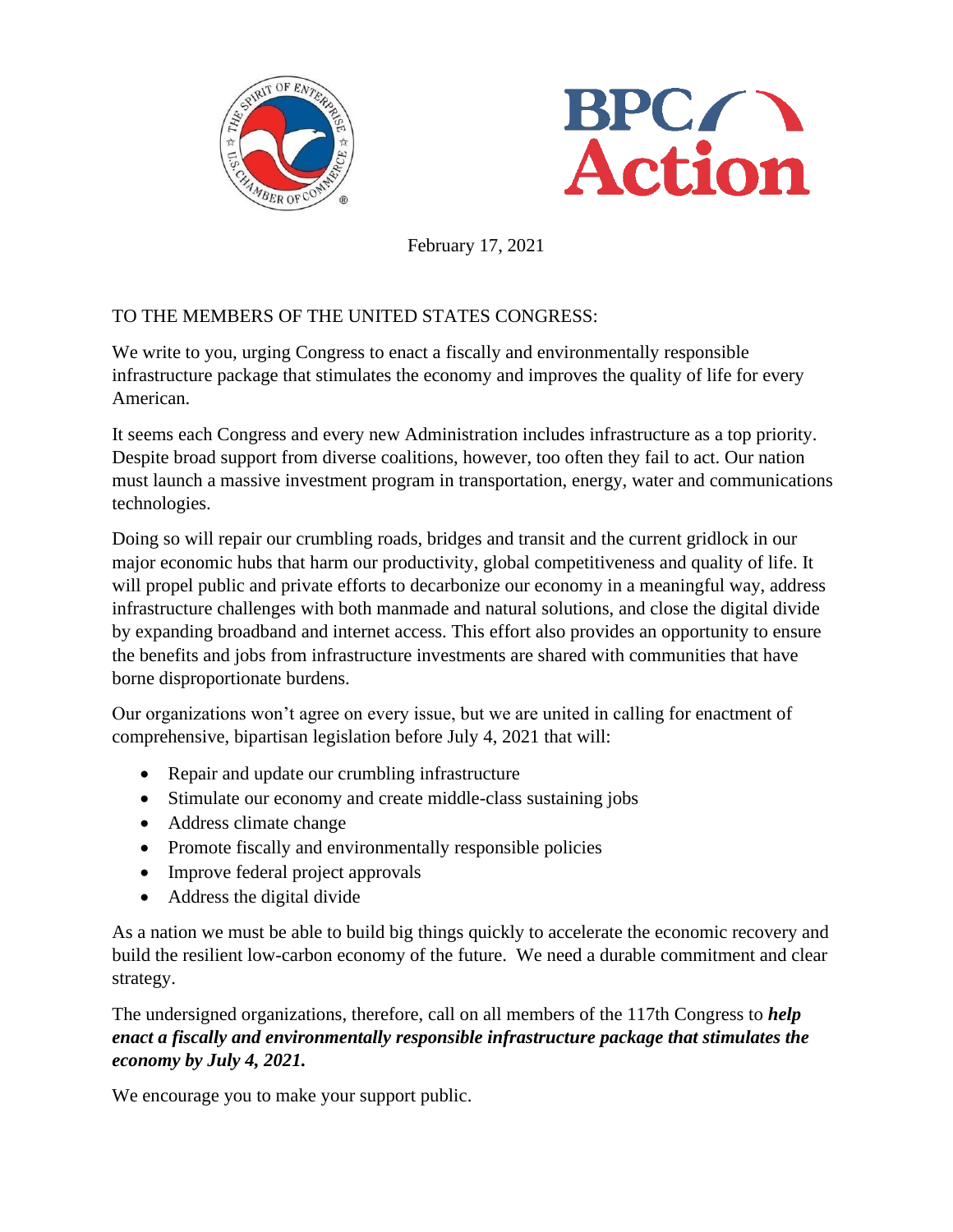Sincerely,

U.S. Chamber of Commerce Bipartisan Policy Center AAA Northeast Accelerator for America, on behalf of the New Partnership on Infrastructure Advanced Energy Economy Advocacy Coalition of Rochester Area Chambers (ACRAC) African American Chamber of Commerce of New Jersey Agricultural Retailers Association Air-Conditioning, Heating, and Refrigeration Institute Alaska Chamber Albany Area Chamber of Commerce Alliance to Save Energy Alternative Fuels & Chemicals Coalition American Association of Airport Executives American Association of State Highway and Transportation Officials American Beverage Association American Clean Power Association American Coatings Association American Coke and Coal Chemicals Institute American Concrete Pavement Association American Concrete Pipe Association American Conservation Coalition American Council for Capital Formation (ACCF) American Council of Engineering Companies American Council on Renewable Energy American Foundry Society American Gas Association American Hotel and Lodging Association American Iron and Steel Institute American Land Title Association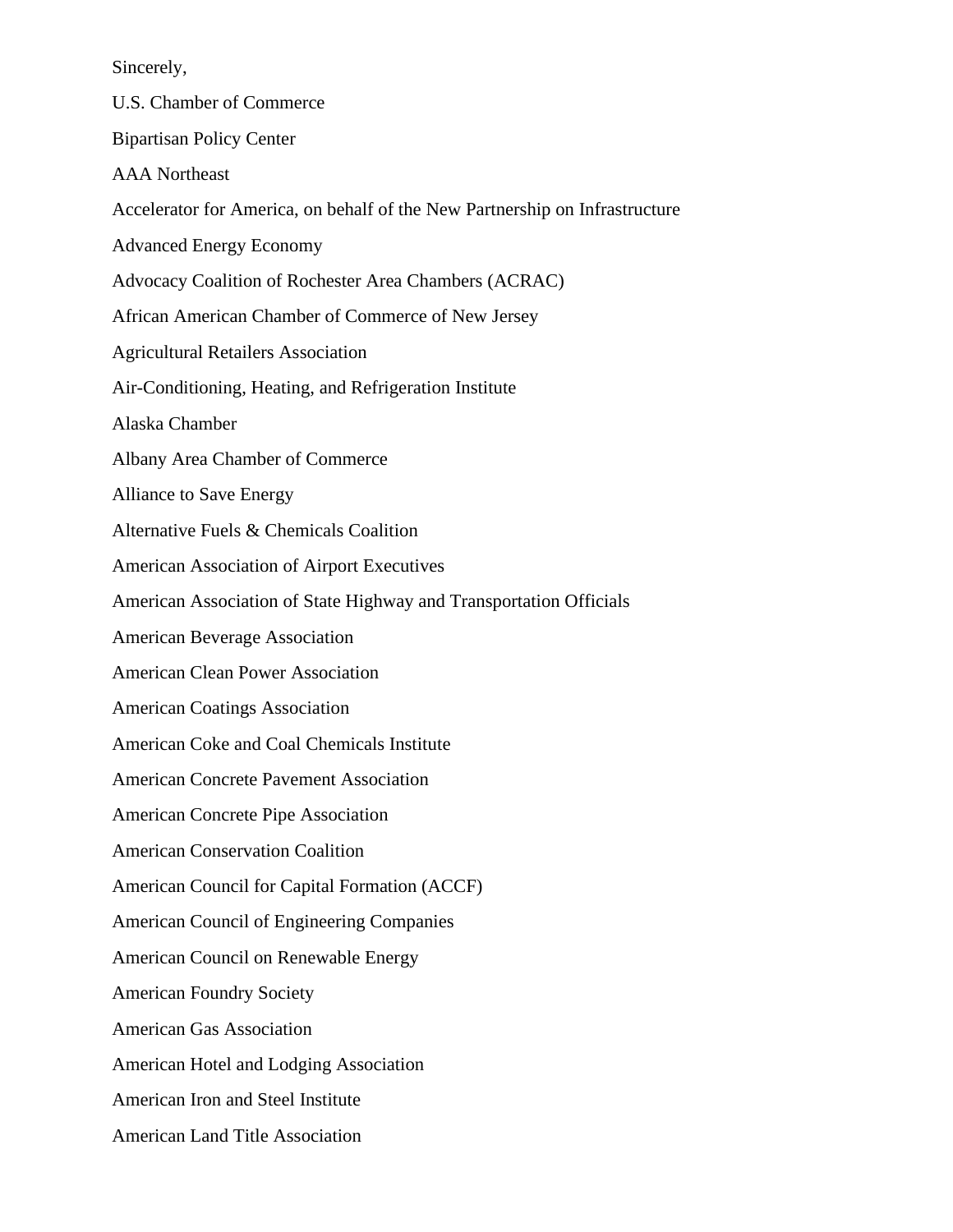American Nuclear Society American Public Transportation Association American Society of Civil Engineers American Water Works Association American Wood Council Antelope Valley Chambers of Commerce Apache Junction Chamber of Commerce APGA Arizona Chamber of Commerce & Industry Arkansas State Chamber of Commerce/AIA Associated Industries of Massachusetts (AIM) Association of Metropolitan Water Agencies Association of Washington Business Austin Area Chamber of Commerce Auto Care Association Bar Harbor Chamber of Commerce Batesville Area Chamber of Commerce Baton Rouge Area Chamber (BRAC) Battle Creek Area Chamber of Commerce Baytown Chamber of Commerce Bellevue Chamber Bellingham Regional Chamber of Commerce Bend Chamber of Commerce Big Sky Chamber of Commerce Blockchains Management Boise Metro Chamber Bolingbrook Area Chamber of Commerce Bristol TN/VA Chamber of Commerce Buckeye Valley Chamber of Commerce Buffalo Niagara Partnership Building America's Future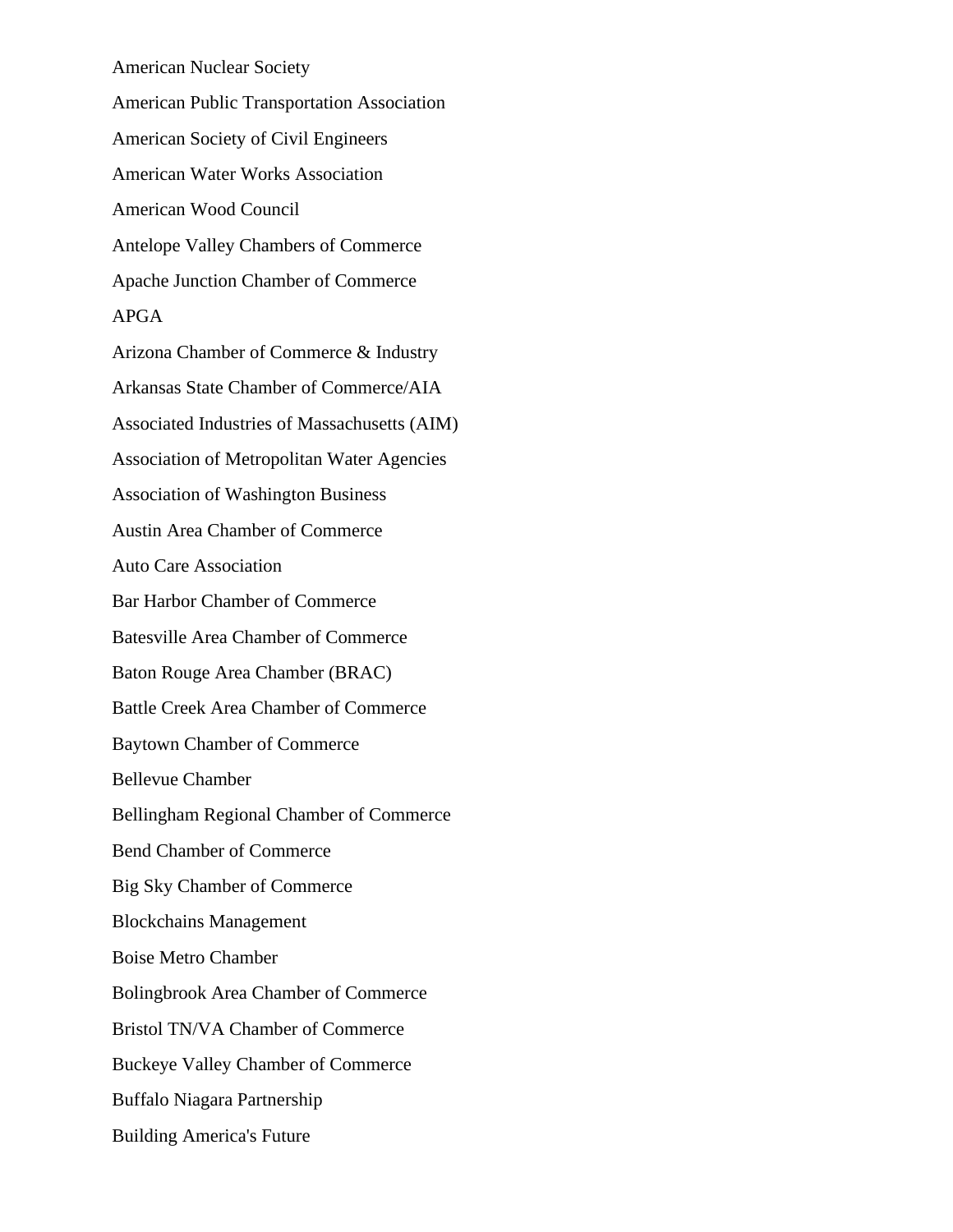Business & Industry Association of New Hampshire Business Council for Sustainable Energy California Chamber of Commerce Cambria Regional Chamber of Commerce Cape Cod Chamber of Commerce & CVB Capital Region Chamber Carbon Capture Coalition Carlisle Area Chamber of Commerce Carlsbad Chamber of Commerce Cedar Park Chamber of Commerce Cedar Rapids Metro Economic Alliance Center for Climate and Energy Solutions Central Fort Bend Chamber Central Louisiana Regional Chamber of Commerce CG/LA Infrastructure Chamber of Commerce of Okeechobee County, Inc. Chamber of Commerce of West Alabama Chamber of Marine Commerce Chamber Southwest Louisiana Chamber630 Chandler Chamber of Commerce Charlotte Regional Business Alliance Chatsworth/Porter Ranch Chamber of Commerce Chattanooga Area Chamber of Commerce Chemung County Chamber of Commerce Chester County Chamber of Business & Industry Citizens for Responsible Energy Solutions (CRES) Clarion Area Chamber of Business & Industry Clean Air Task Force Coastal Alabama Business Chamber Cobb County Chamber of Commerce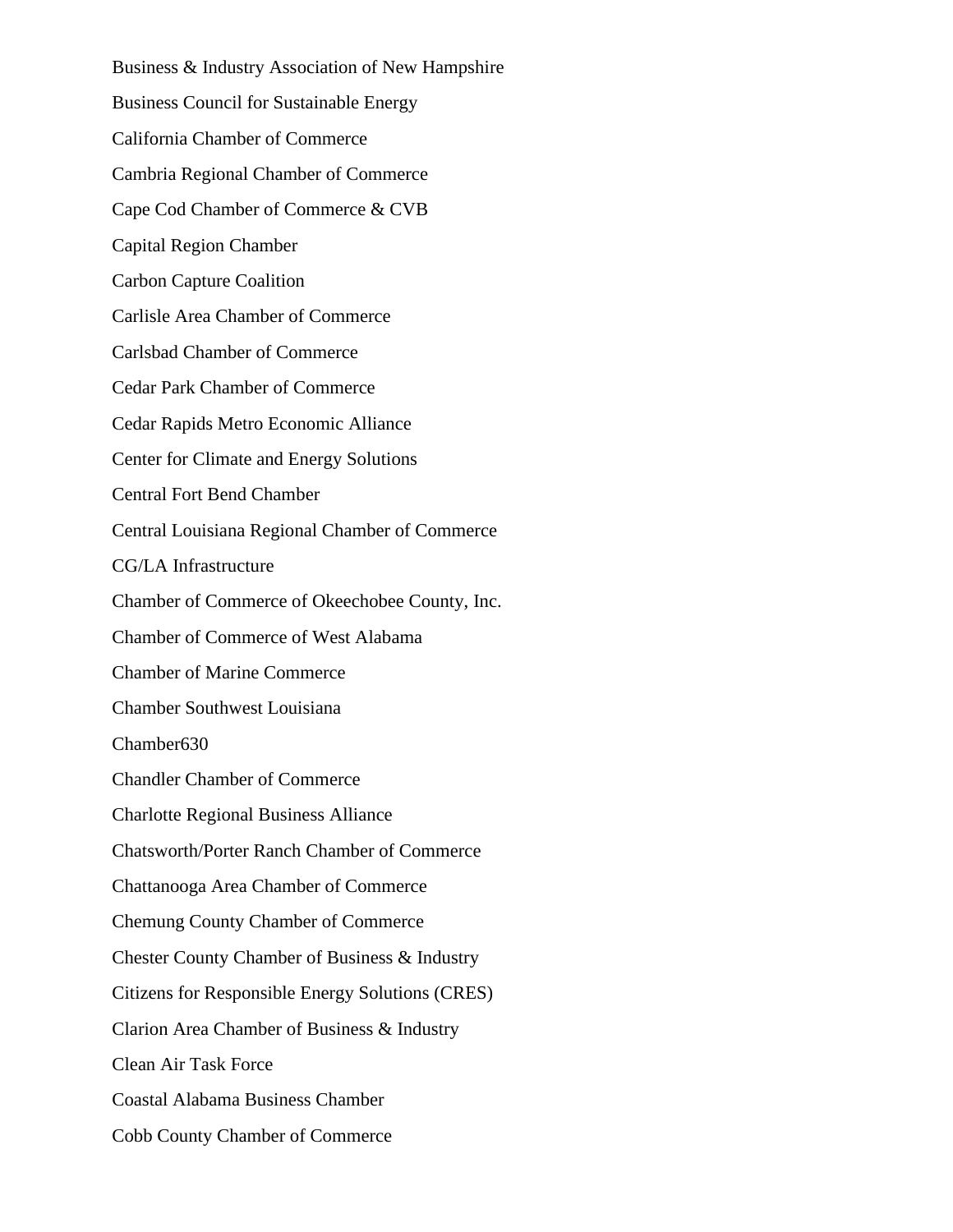Coeur d'Alene Regional Chamber of Commerce Columbia (Missouri) Chamber of Commerce Columbus Chamber of Commerce Commerce Lexington Inc. Committee of 100 for Economic Development Inc., Louisiana's Business Roundtable Composite Panel Association Connecticut Forest & Park Association Consumer Energy Alliance Copper Development Association Council Bluffs Area Chamber of Commerce Dearborn Area Chamber of Commerce Design-Build Institute of America Detroit Regional Chamber Dothan Area Chamber of Commerce Durant Area Chamber of Commerce E2 -- Environmental Entrepreneurs East Providence Area Chamber of Commerce Eastham Chamber of Commerce Eau Claire Area Chamber of Commerce Ecological Restoration Business Association El Monte/South El Monte Chamber of Commerce Elgin Area Chamber Elmhurst Chamber of Commerce and Industry Energy Storage Association Enterprise Chamber of Commerce Environment Council of Rhode Island Environmental Council of the States Ferndale Chamber of Commerce Florida Chamber of Commerce FMI Food Industry Association Foodservice Equipment Distributors Association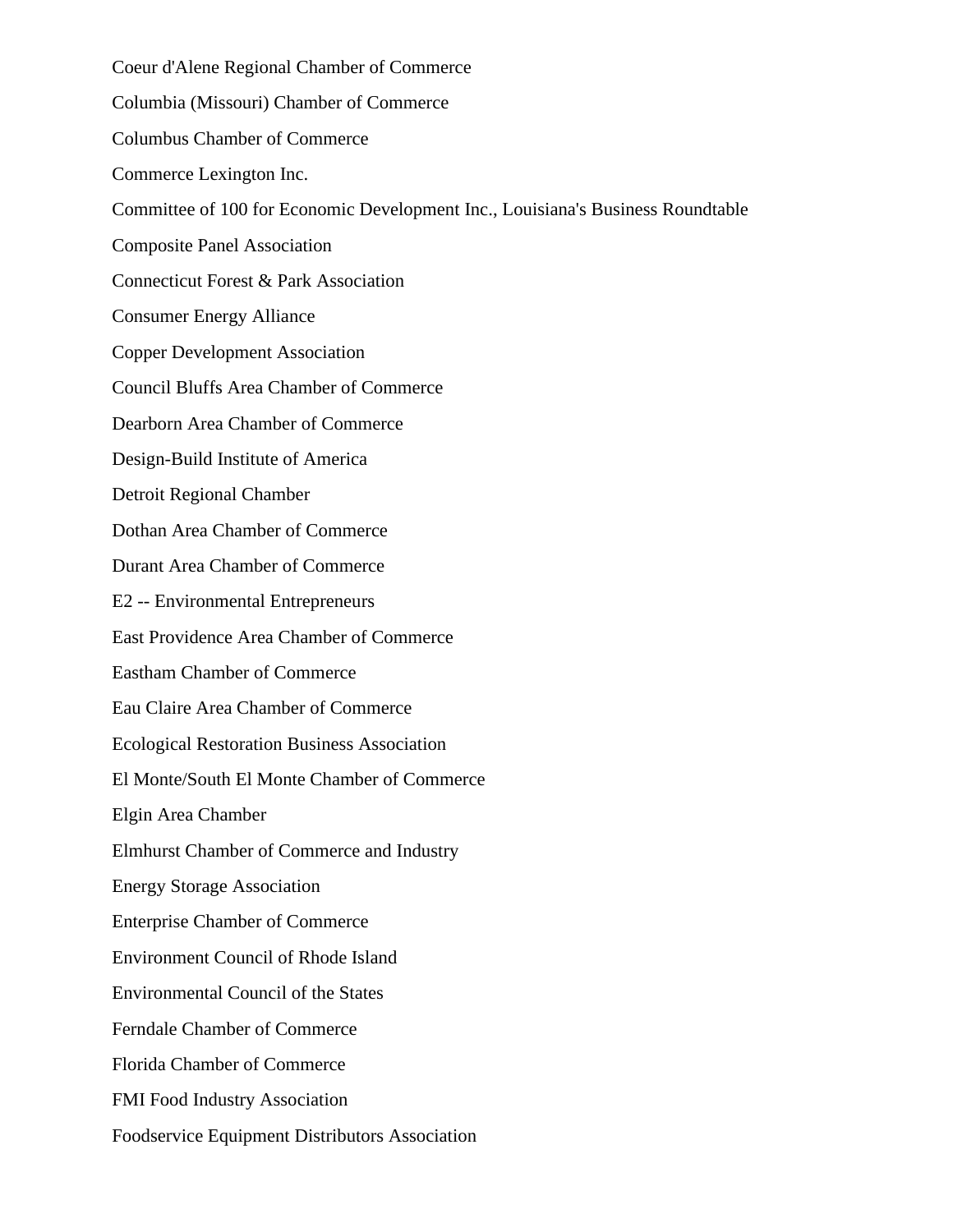Fort Collins Area Chamber Forward Janesville Frederick County Chamber of Commerce Georgia Chamber of Commerce Georgia Transportation Alliance Geospatial Equipment & Technology Institute (GETI) Global Infrastructure Investor Association Granbury Chamber of Commerce Grand Rapids Chamber Grays Harbor Council of Governments Greater Arlington Chamber Greater Austin Chamber of Commerce Greater Boston Chamber of Commerce Greater Brownsburg Chamber of Commerce Greater Cheyenne Chamber of Commerce Greater Des Moines Partnership Greater Fairbanks Chamber of Commerce Greater Grays Harbor, Inc. Greater Houston Partnership Greater Idaho Falls Chamber of Commerce Greater KC Chamber of Commerce Greater Kirkland Chamber of Commerce Greater Lake Stevens Chamber of Commerce Greater Latrobe Laurel Valley Chamber of Commerce Greater New Haven Chamber of Commerce Greater Olean Area Chamber of Commerce Greater Phoenix Chamber Greater Pittsburgh Chamber of Commerce Greater Providence Chamber of Commerce Greater Reading Chamber Alliance Greater Rochester Chamber of Commerce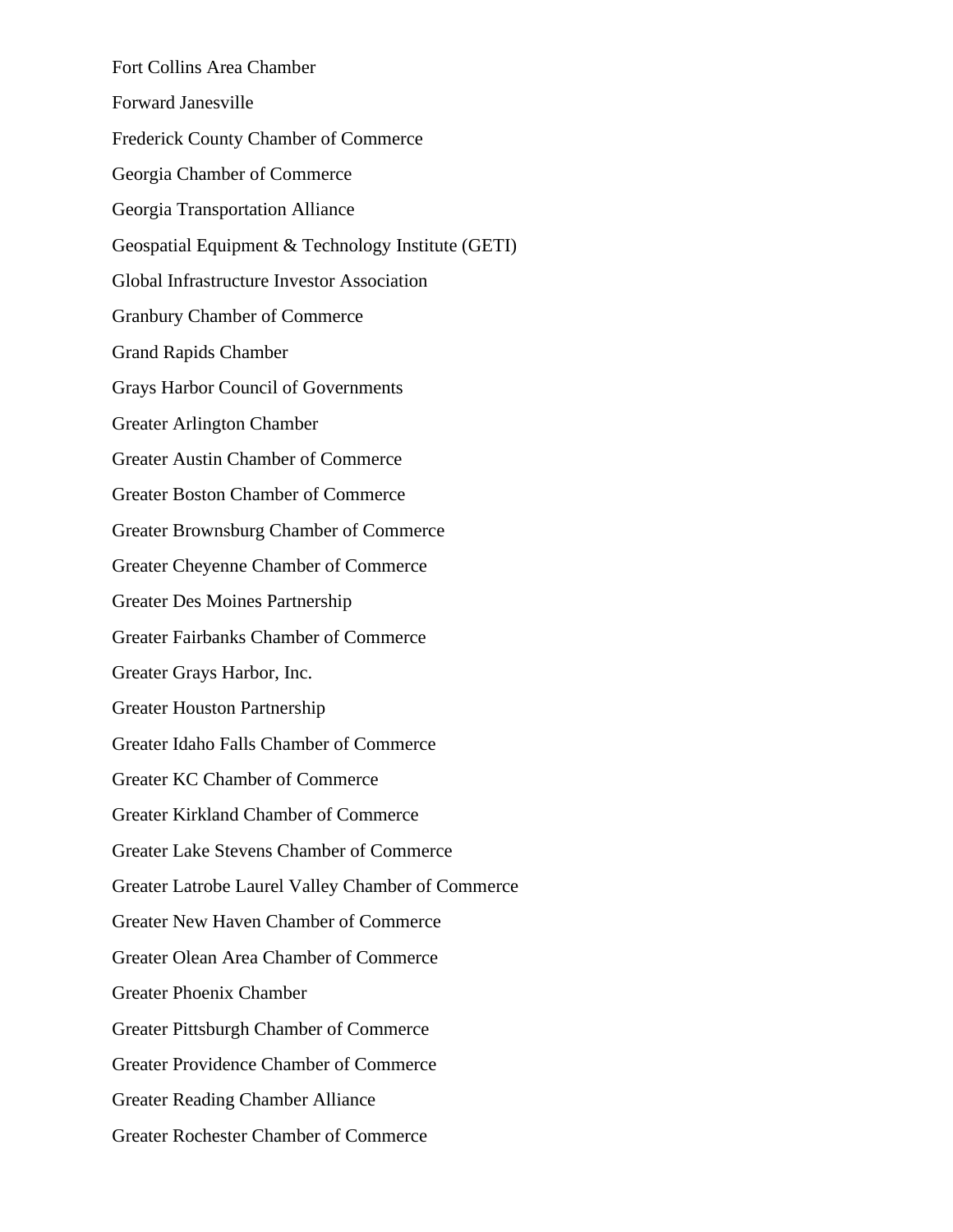Greater Scranton Chamber of Commerce Greater Shreveport Chamber of Commerce Greater St. Charles County Chamber of Commerce Greater St. Louis, Inc. Greater Stillwater Chamber of Commerce Greater Taylor Chamber of Commerce Greater Topeka Chamber of Commerce Greater Vail Area Chamber of Commerce Greater Westfield Area Chamber of Commerce Greater Winston Salem, Inc. Greater Winter Haven Chamber of Commerce Greenville (SC) Chamber of Commerce Greenville-Pitt County Chamber of Commerce Hanover Area Chamber of Commerce Harrison Regional Chamber of Commerce Henderson Chamber of Commerce Hendersonville Area Chamber of Commerce High Steel Structures, LLC. Hillsboro Chamber of Commerce Idaho Association of Commerce and Industry Idaho Wildlife Federation Illuminating Engineering Society Indiana Chamber of Commerce International Association of Plumbing and Mechanical Officials (IAPMO) International Council of Shopping Centers International Sign Association International Union of Operating Engineers International WELL Building Institute Jackson Hole Chamber of Commerce Jacksonville Area Chamber of Commerce JAX Chamber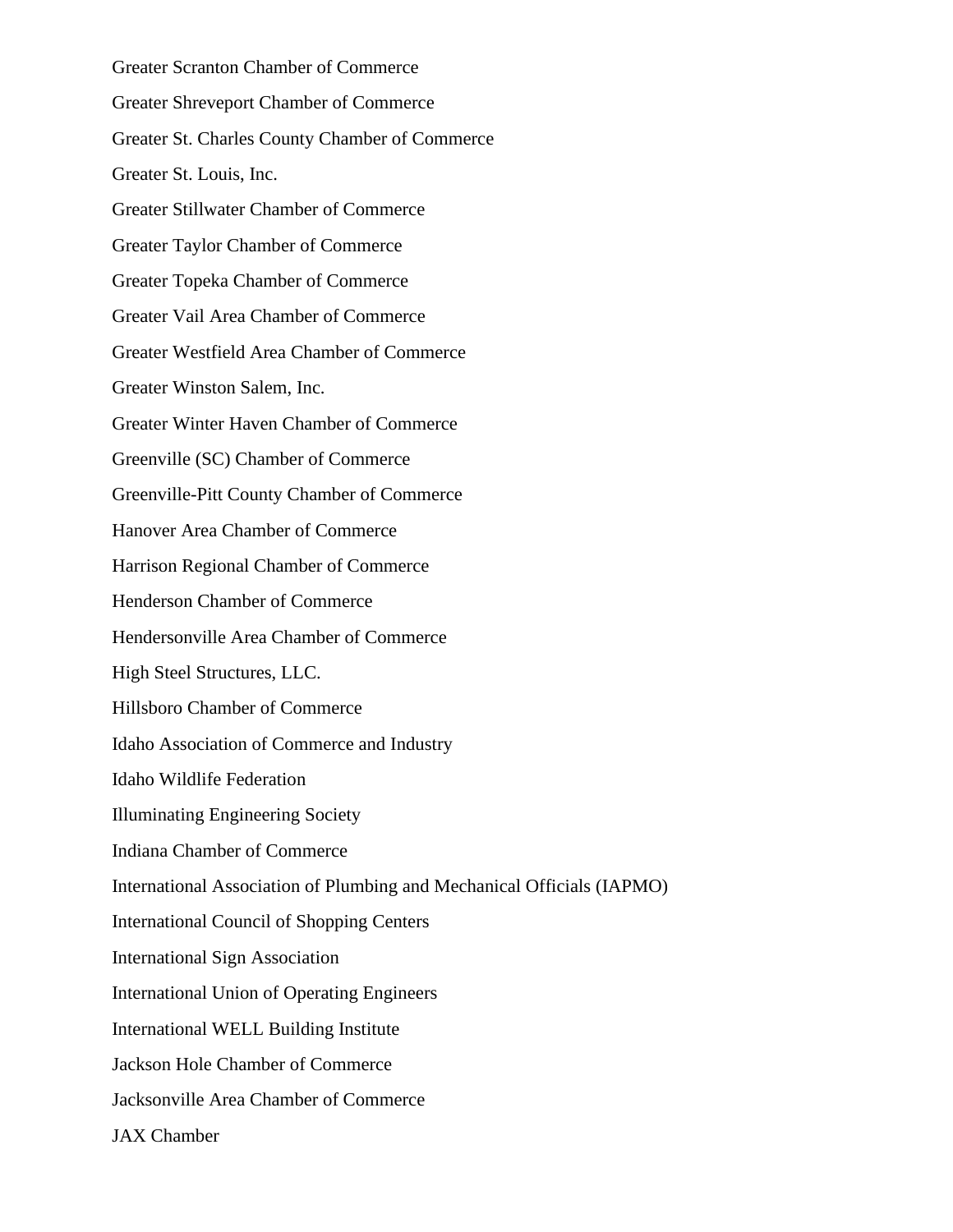Joliet Region Chamber of Commerce & Industry Kansas Wildlife Federation Kentucky Waterways Alliance Kosciusko Chamber of Commerce Laborers' International Union of North America (LIUNA) Laguna Beach Chamber of Commerce Lake City-Columbia County Chamber of Commerce Lancaster Chamber Lansing Regional chamber Laredo Chamber of Commerce Las Vegas Chamber of Commerce Lebanon Valley Chamber of Commerce Lexington Chamber & Visitors Center Lincoln Chamber of Commerce Lincoln City Chamber of Commerce Little Rock Regional Chamber of Commerce Livermore Valley Chamber of Commerce LNG Allies, The US LNG Association Long Beach Area Chamber of Commerce Longview TX Chamber of Commerce Lubbock Chamber of Commerce Marana Chamber of Commerce Maryland Chamber of Commerce Mason City Chamber of Commerce Metals Service Center Institute Metro South Chamber of Commerce Middlesex County Chamber of Commerce Milledgeville-Baldwin Chamber Miller-Wenhold Capitol Strategies Mississippi Economic Council - the State Chamber Monroe Chamber of Commerce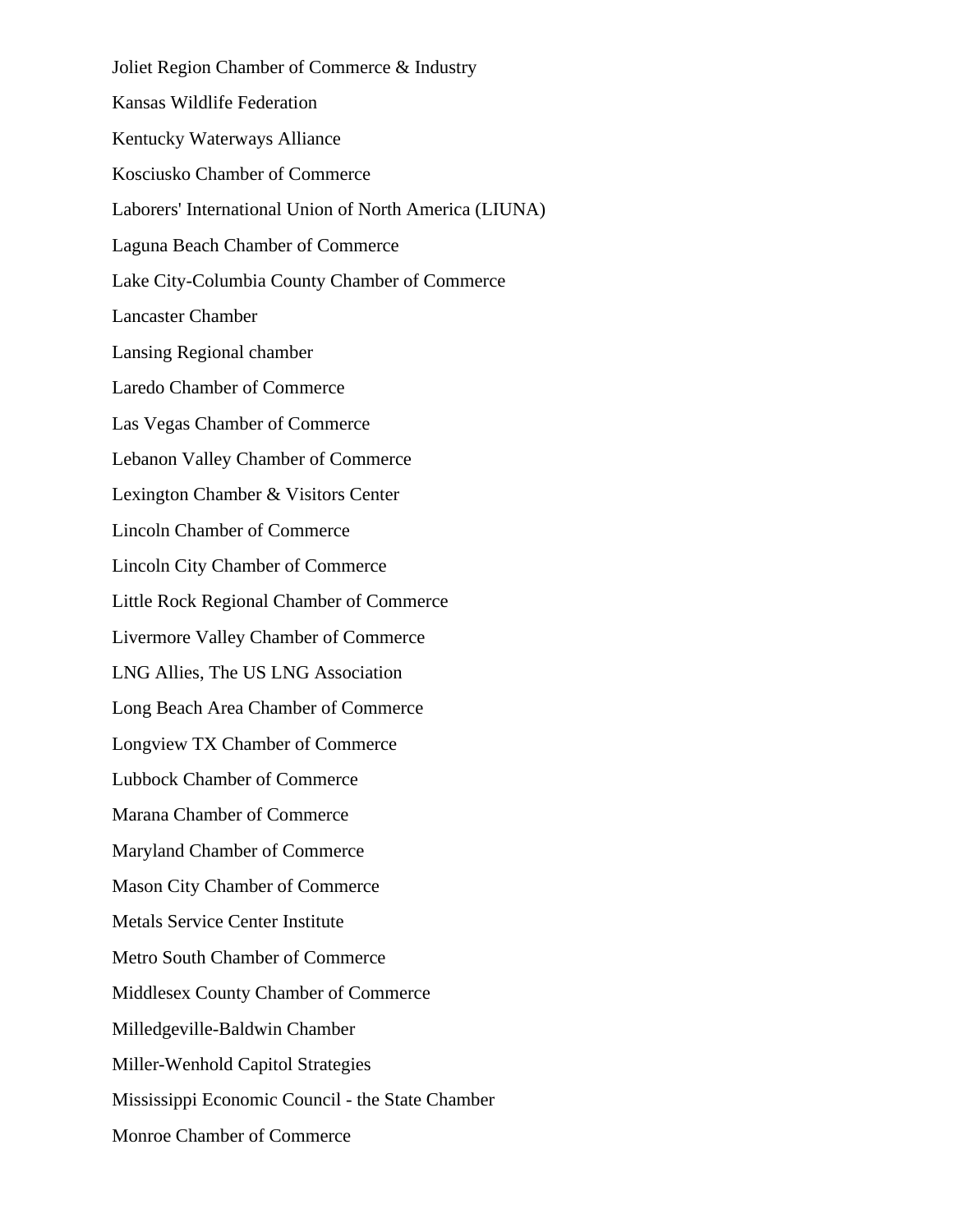Montana Wildlife Federation Moore County Chamber of Commerce Morton Chamber of Commerce and Economic Development Council Moses Lake Chamber of Commerce Murrieta/Wildomar Chamber of Commerce Myrtle Beach Area Chamber National Alliance of Forest Owners National Asphalt Pavement Association National Association of Clean Water Agencies (NACWA) National Association of Counties National Association of Home Builders National Association of Mutual Insurance Companies National Association of Realtors® National Association of Surety Bond Producers (NASBP) National Association of the Remodeling Industry National Bankers Association National Center for American Indian Enterprise Development National Independent Automobile Dealers Association National LGBT Chamber of Commerce National Lime Association National Marine Manufacturers Association National Ready Mixed Concrete Association National Roofing Contractors Association National Society of Professional Surveyors (NSPS) National Stone, Sand & Gravel Association National Wildlife Federation Natural Resources Council of Maine Natural Resources Defense Council Nebraska Chamber of Commerce & Industry Neponset River Regional Chamber Nevada Wildlife Federation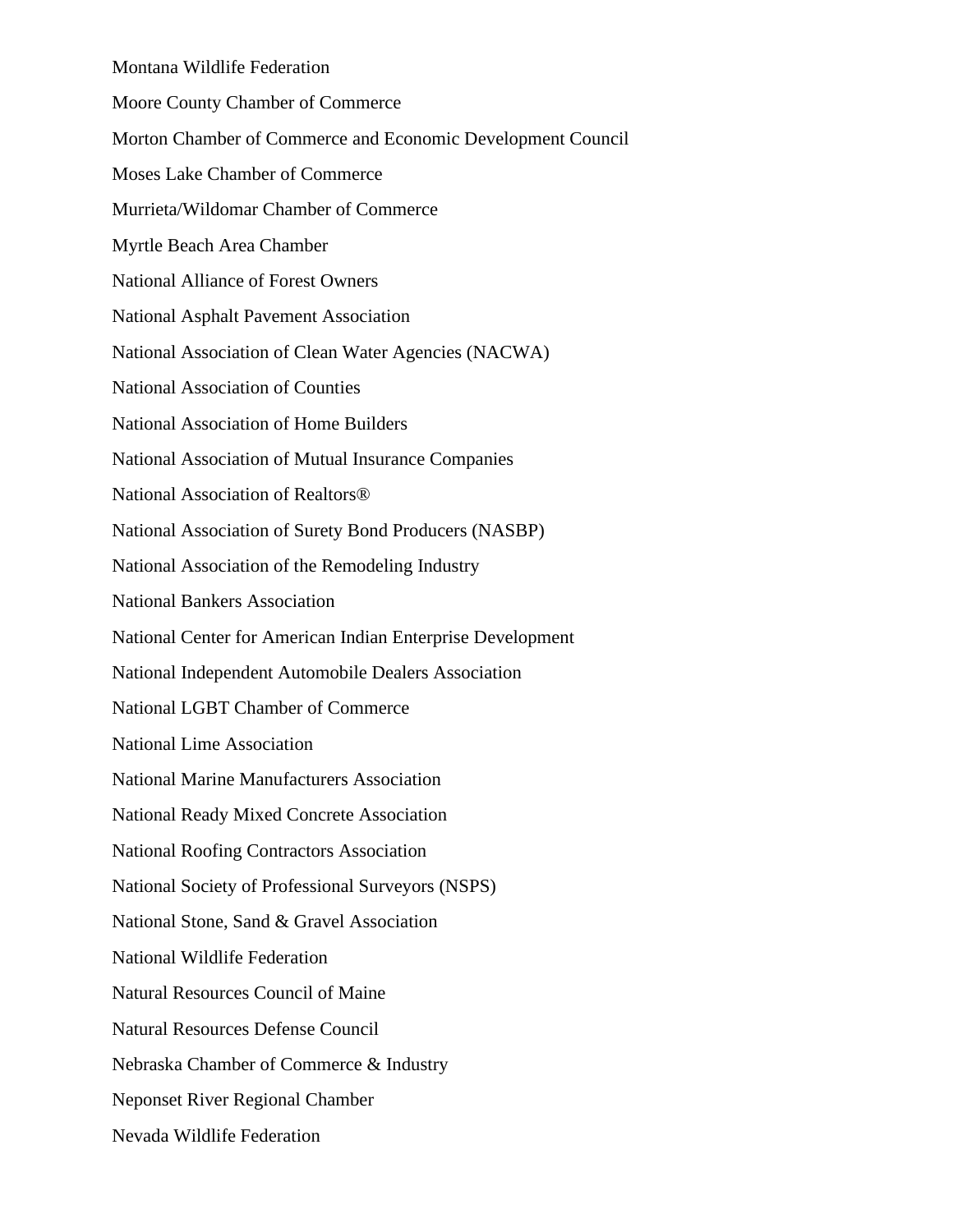New Jersey State Chamber of Commerce New Mexico Chamber of Commerce New Orleans Chamber of Commerce New Orleans Regional Black Chamber of Commerce (NORBCC) Newark Regional Business Partnership Newnan-Coweta Chamber NJ Audubon NJ State Chamber of Commerce Nogales-Santa Cruz County Chamber of Commerce North American Strategy for Competitiveness, Inc. North America's Building Trades Unions North Carolina Chamber North Carolina Wildlife Federation North Country Chamber of Commerce North Texas Commission NTEA - The Association for the Work Truck Industry NV5 Orange County Business Council Oregon Business & Industry Orlando Economic Partnership Orleans Chamber Of Commerce Oshkosh Chamber of Commerce Overland Park Chamber of Commerce Pennsylvania Chamber of Business and Industry Petoskey Regional Chamber of Commerce Plumbing Manufacturers International Plumbing-Heating-Cooling-Contractors Portland Business Alliance Portland Cement Association Prattville Area Chamber of Commerce Puyallup Sumner Chamber of Commerce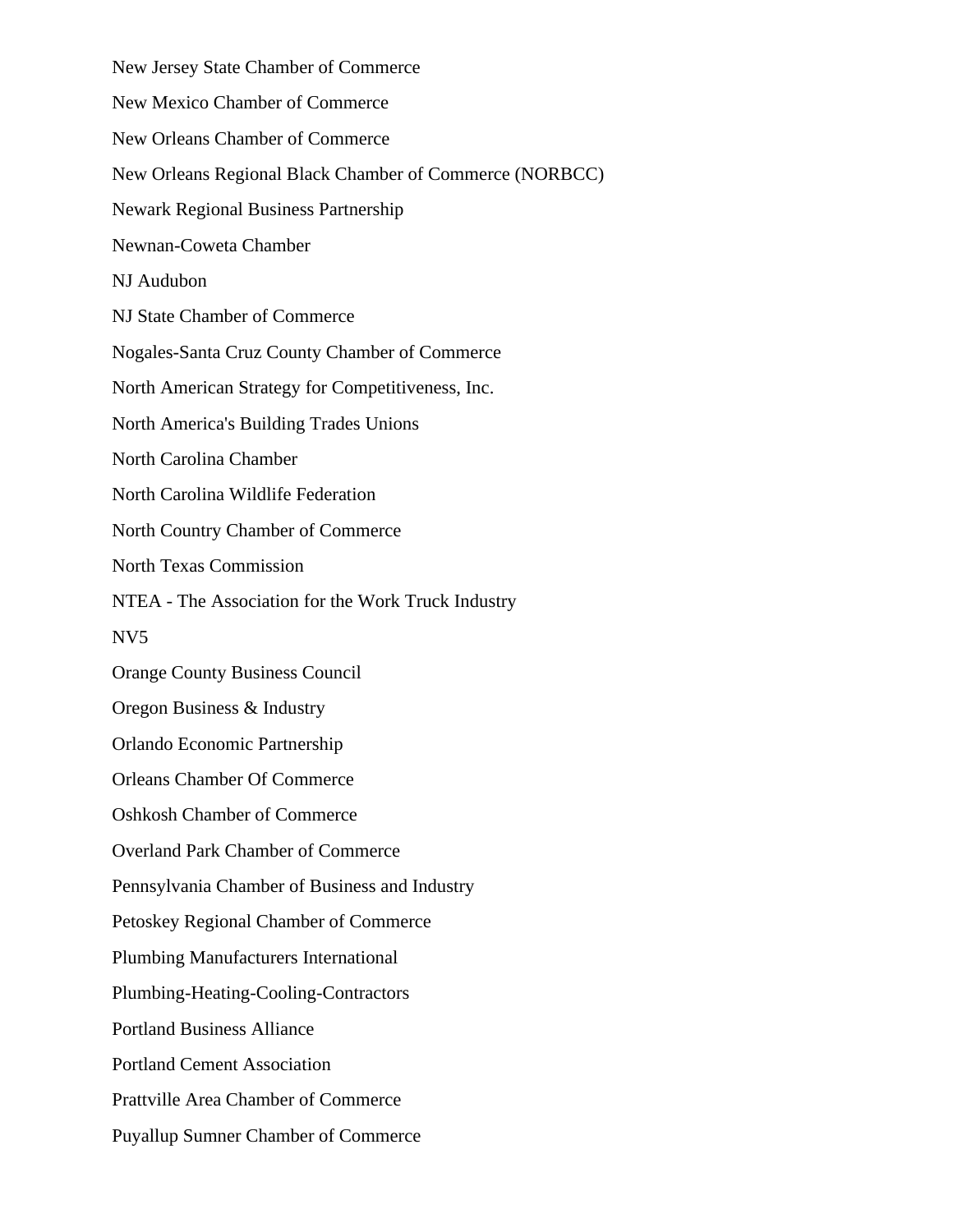Quad Cities Chamber of Commerce Queen Creek Chamber of Commerce Queens Chamber of Commerce Rancho Cordova Area Chamber Reno + Sparks Chamber of Commerce Richland Area Chamber & Economic Development Rio Grande Valley Partnership Roseburg Area Chamber of Commerce Round Rock Chamber of Commerce Rowan Chamber RTA Business Coalition Russell County Chamber of Commerce Sacramento Metropolitan Chamber of Commerce Salt Lake Chamber Schuylkill Chamber of Commerce Seattle Metropolitan Chamber of Commerce Security Industry Association Selma and Dallas County Chamber of Commerce and Tourism Information Seward Chamber of Commerce Sherman Oaks Chamber of Commerce Silverdale Chamber of Commerce Smart Electric Power Alliance Sociedad Ornitologica Puertorriqueña Inc. Society for Human Resource Management (SHRM) Solar Energy Industries Association Solon Chamber of Commerce South Bend Regional Chamber South Dakota Chamber of Commerce and Industry South Padre Island Chamber of Commerce South San Francisco Chamber of Commerce South Shore Chamber of Commerce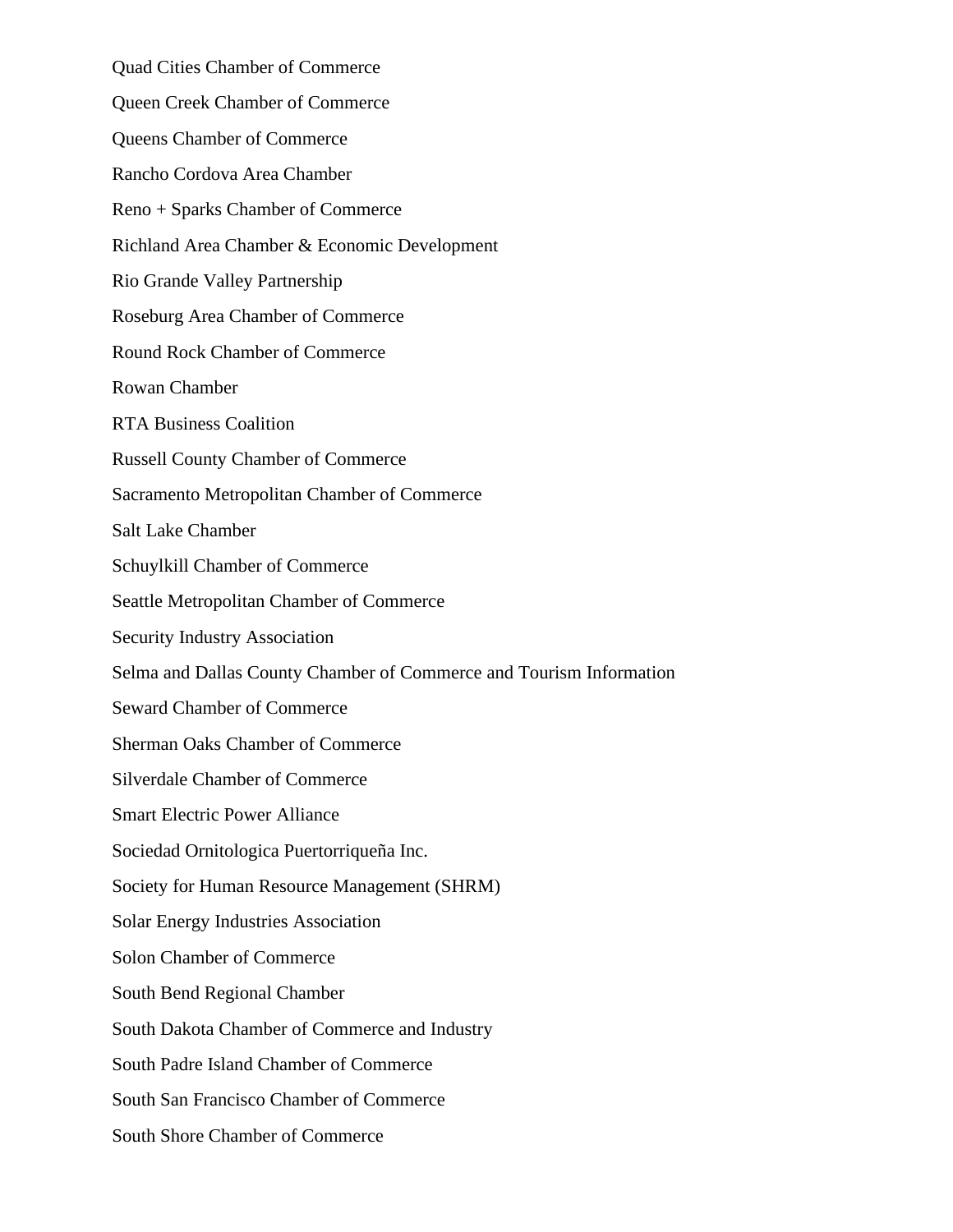South Valley Chamber of Commerce Southeastern Lumber Manufacturers Association Southern Ohio Chamber Alliance Springfield Area Chamber of Commerce St. Joseph Chamber of Commerce State Business Executives Subsurface Utility Engineering Association (SUEA) Tacoma-Pierce County Chamber Tempe Chamber of Commerce The BuildStrong Coalition The Chamber of Medford & Jackson County The Nature Conservancy The Real Estate Roundtable The Toy Association The Transportation Alliance Theodore Roosevelt Conservation Partnership Third Way Tompkins County Chamber of Commerce Torrance Area Chamber of Commerce Transportation California Transportation Development Association of Wisconsin Transportation Intermediaries Association (TIA) Triangle East Chamber of Commerce Tri-City Regional Chamber of Commerce TriCounty Area Chamber of Commerce Troy Area Chamber of Commerce Tucson Metro Chamber Tulsa Regional Chamber Twin Falls Area Chamber of Commerce U.S. Energy Storage Association U.S. Geospatial Executives Organization (U.S. GEO)